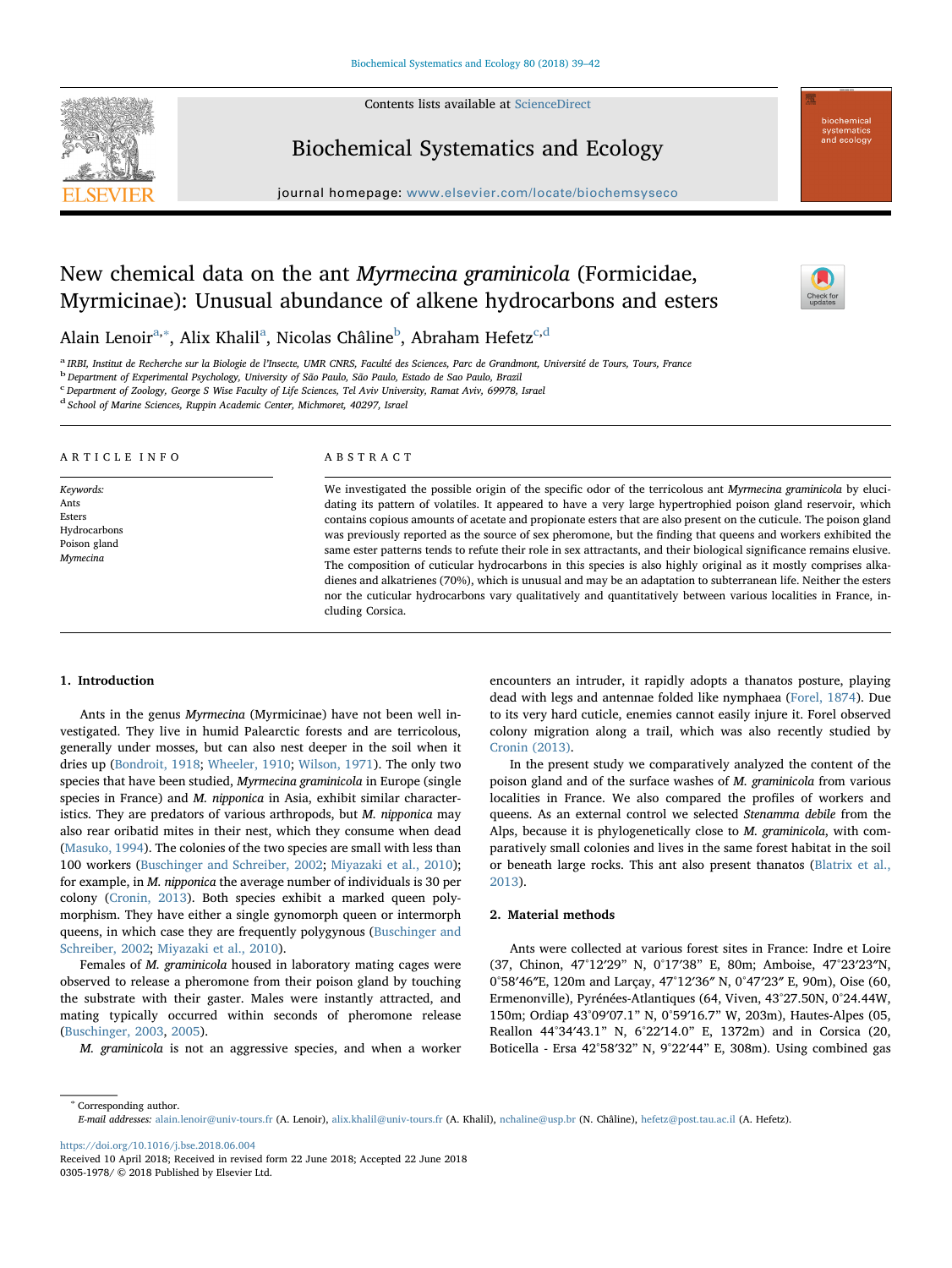chromatography/mass spectrometry (GC/MS), we analyzed the volatiles of 38 workers and 7 queens. We analyzed also dissected poison glands of workers in pools of 5 glands ( $n = 3$ ). The Dufour gland of these ants is very small, and we were not able to cleanly dissect it. Stenamma debile came from the Alps (Morillon, 74, 46°04′45.8" N, 6°40′57.3" E, 713m). We analyzed five extracts of S. debile, each containing 10 workers.

For analysis, the ants were killed by freezing and either dissected to remove the poison gland into 100 μL of hexane, or placed in a vial containing 1 ml of hexane for 1 h, after which the ants were removed, to obtain cuticular hydrocarbons and various susbstances. The solvent was evaporated, and the sample was kept dry-frozen until chromatography. Samples were run by GC/MS using either VGM250Q system (Perkin-Elmer) or GC/MS-QQQ Agilent (GC 78908, MS 7000C with a Zebron ZB-5HT) operating at 70 eV with a DB-5 fused silica capillary column. The temperature was kept at 80 °C during the initial 2 min, then raised to 300 °C at 5 °C/min and held at 300 °C for 10 min. Retention times for each hydrocarbon and equivalent chain length values (ECL) were obtained by comparison with known n-alkane standards. Individual components in the total ion scanning mode were identified from their characteristic EI-MS fragmentation patterns, compared to synthetic compounds. The synthesis of esters from long chain primary alcohols and acetic or propionic acid followed laboratory standards and were performed by Wittko Francke from the Department of Chemistry at the University of Hamburg, Germany. The relative abundance of each compound was estimated as the proportional peak area from total ion chromatograms. To obtain a simple representation of chemical distances between groups, we conducted a cluster analysis of cases (Euclidian distance, Ward method) using the mean % proportions of all peaks. We also performed Discriminant and Principal Component Analysis using the same data. All statistics were carried out with Statistica 8 for Windows. In the analyses, esters and hydrocarbons were treated separately.

#### 3. Results

## 3.1. Esters identified from poison gland

The poison gland reservoir of Myrmecina graminicola is very large and copious, it is very fragile and frequently was fractured during dissections. The secretion contained 8 major acetates and propionates: hexadecenyl and hexadecyl acetate; hexadecenyl and hexadecyl propionate; linolenyl and oleyl acetate; linolenyl and oleyl propionate ([Fig. 1](#page-1-0) and Suppl. Table S1). Oleyl acetate (30%) and oleyl propionate (19%) were the major esters. We did not find any ester in whole body washes of Stenamma debile.

<span id="page-1-1"></span>

Fig. 2. Ester variation according localities for workers (W); queens (Q) and worker Poison Glands (PG). Sten = Stenamma debile workers; all others = Myrmecina graminicola;  $Ch = Chinon$ ,  $Amb = Amboise$ ;  $Rea = Reallon$ ;  $Lar = Larçay$ ;  $Ord = Ordia$  : Viv = Viven: Erm = Ermenonville. Numbers are department codes.

[Fig. 2](#page-1-1) presents a cluster analysis of cases based on the presence of esters in M. graminicola from different localities and in S. debile as an outgroup. Stenamma that lacks esters is evidently very different from M. graminicola. It further shows that the content of poison glands of workers (PG in [Fig. 2,](#page-1-1) the mean for 3 extracts) of M. graminicola is not chemically different from that of surface extracts of workers and queens (W and Q in [Fig. 2\)](#page-1-1). It also shows that the queens (Q) do not differ from workers (W), which has been confirmed by a discriminant analysis of all the data (Wilk' Lambda 0.856, F (10.62) = 1.046 with  $p = 0.417$ ). Finally, there was no systematic geographical effect according to localities in France, including Corsica (indicated by department numbers) as localities cluster randomly with very low variation [\(Fig. 2](#page-1-1)).

## 3.2. Hydrocarbons

[Fig. 3](#page-2-0) shows the hydrocarbon profiles of workers of M. graminicola and S. debile, revealing that they are completely different (see Suppl. Table 2). M. graminicola possesses large amounts of unsaturated hydrocarbons (67.91  $\pm$  1.69%, n = 38, with a dominance of alkadienes and alkatrienes), much more than in S. debile (11.85%, only alkadienes). A principal component analysis showed that the hydrocarbon

<span id="page-1-0"></span>

Fig. 1. Secretory composition of the poison gland of M. graminicola. Note the abundance of esters and the presence of the corresponding palmitic, oleic and stearic acids. Pht is a phtalate contaminant.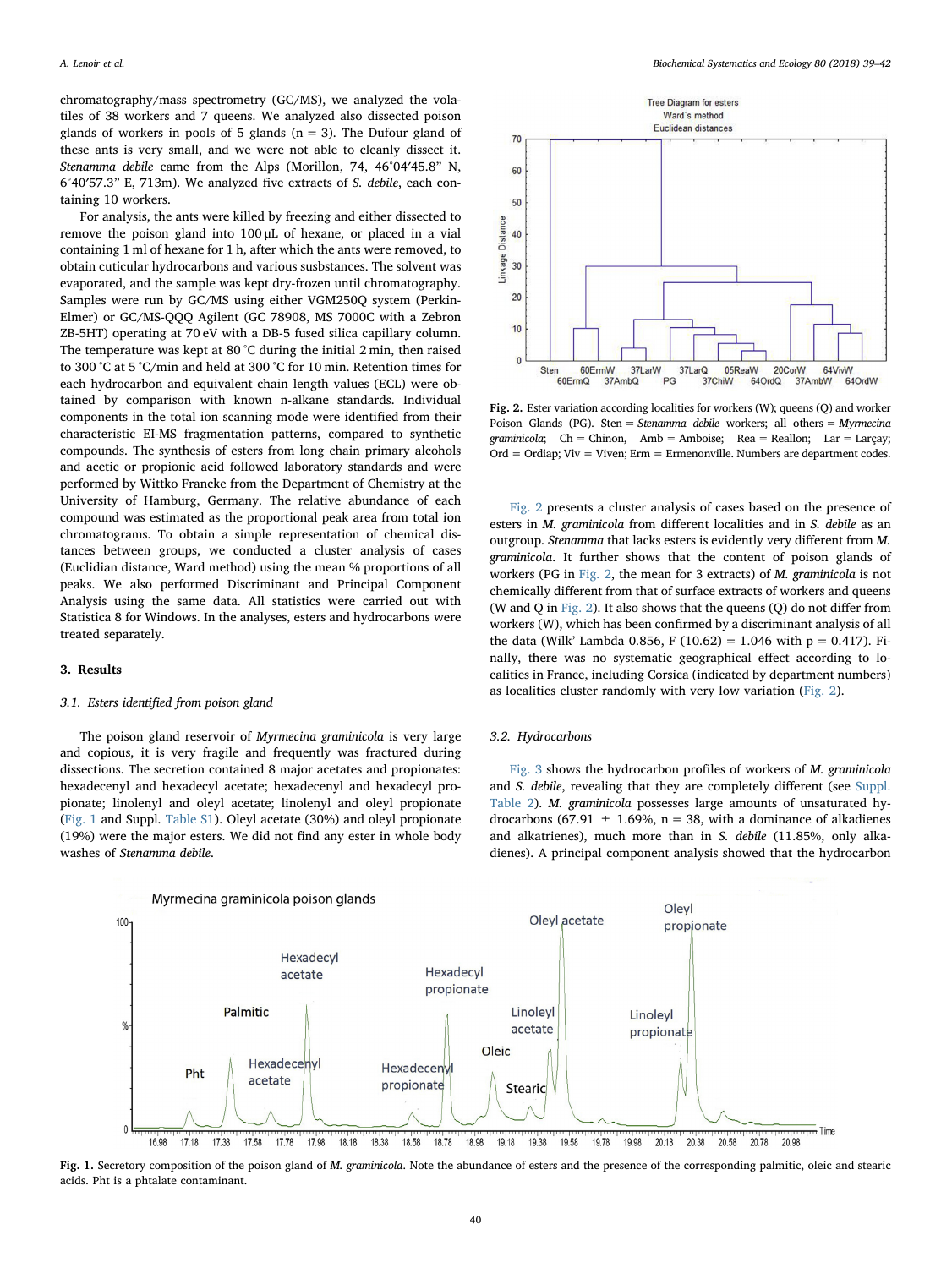<span id="page-2-0"></span>

Fig. 3. Hydrocarbon profiles of Stenamma debile and Myrmecina graminicola. See Suppl. Table 2 for more information.

profiles of M. graminicola and S. debile are different on the first axis. The compounds responsible for the differences rested mainly with heptacosadiene and nonacosadiene (see Table S2 – 68% total alkenes vs 17% for Stenamma). Hydrocarbon profiles of Myrmecina originating from different localities, differed only on the axis 2 without clear geographical variations.

# 4. Discussion

Acetates and propionates are common esters in social insects. Dodecyl acetate has been found in parasitic bumblebees, in the genus Psithyrus ([Martin et al., 2010](#page-3-11)). Longer chain acetates in which the alcohol moiety ranged from hexadecyl to docosyl were described from the Dufour gland of Myrmecia ([Jackson et al., 1989](#page-3-12)) and Bombus hypnorum [\(Hefetz et al., 1993\)](#page-3-13). Hexadecyl acetate has also been signaled in Pholcus spiders ([Xiao et al., 2009\)](#page-3-14). In ants the Dufour gland of Harpegnathos saltator contains tetradecyl propionate as well as traces of tetradecyl acetate and dodecyl acetate [\(Do Nascimento et al., 1993](#page-3-15)). Propionates are known from the Dufour gland of Lasius niger ([Attygalle](#page-3-16) [et al., 1987](#page-3-16)) and dodecyl acetate from the Dufour gland of some Camponotus and Cataglyphis species ([Ali et al., 1988;](#page-2-1) [Gökcen et al.,](#page-3-17) [2002\)](#page-3-17). The chemical composition of the M. graminicola poison gland is unique so far in having large quantities of acetates and propionates, which may give the ants the particular odor described by Forel (1874, p. 73): "odeur très déliée, un peu framboisée" (very untied smell, slightly raspberry). The role of the copious amounts of esters is still elusive. We exclude the possibility that they act as sex pheromone as suggested by ([Buschinger, 2003,](#page-3-7) [2005](#page-3-8)), since there were no differences between queens and workers. As suggested by [Cronin \(2012\)](#page-3-18) for M. nipponica we hypothesized that they are used as trail pheromone during colony migration, but our preliminary experiments were not conclusive enough to support this hypothesis. This point needs future work.

The pattern of cuticular hydrocarbons of M. graminicola is also special in comprising an abundance of alkadienes and alkatrienes, which is not frequent in ants ([Martin and Drijfhout, 2009](#page-3-19)). We hypothesize that living under mosses and permanent subterranean life, possibly driven by competition with other ant species, prompted the production of these unsaturated hydrocarbons as protection from microorganisms (more than merely ground dwelling ants). We further postulate that since an abundance of unsaturated hydrocarbons reduces the impermeability of the cuticle ([Gibbs, 1998\)](#page-3-20), the species became entrapped to its rather humid habitat. This can explain why these ants are never found foraging on the ground, but stay permanently underground, and when the weather is dry, they migrate even deeper into the soil. This is in line with the ideas proposed by [Menzel et al.](#page-3-21) [\(2017\),](#page-3-21) who claimed that species from wet climates had more alkenes and fewer dimethyl alkanes than those from drier habitats, which can be explained by different waterproofing capacities of these compounds. Nevertheless, it is interesting to note that S. debile who have similar subterranean habitats have only 18% alkenes. It may indicate that the two species differ in their microclimates requirements, thus occupy different places.

Globally, the queens are not different from workers in the ester composition, except for one odd colony. This may hint on caste specificity and a role as fertility signal, but we cannot conclude this with only one sample. The queens did not differ from workers in hydrocarbon profiles in contrast to many other ant species (see for example [d'Ettorre and Lenoir, 2010\)](#page-3-22).

Analyses of M. graminicola ants from various localities in France including Corsica revealed a similar chemical profile for esters and hydrocarbons with low geographical variation. This is similar to the case of Lasius niger which exhibits the same hydrocarbon profile throughout its large geographical distribution in France ([Lenoir et al.,](#page-3-23) [2009\)](#page-3-23) or 11 Myrmica species in Europe ([Guillem et al., 2016](#page-3-24)).

## Declarations of interest

None.

## Acknowledgments

We thank Xavier Espadaler who identified Stenamma debile, Witko Francke (Institut für Organische Chemie Hamburg) for providing the synthetic esters and for critical review of the manuscript.

This work was supported by the PRES Centre Val de Loire Université (APR-IA 2012).

# Appendix A. Supplementary data

Supplementary data related to this article can be found at [http://dx.](http://dx.doi.org/10.1016/j.bse.2018.06.004) [doi.org/10.1016/j.bse.2018.06.004.](http://dx.doi.org/10.1016/j.bse.2018.06.004)

#### References

<span id="page-2-1"></span>[Ali, M.F., Billen, J.P.J., Jackson, B.D., Morgan, E.D., 1988. Secretion of the Dufour glands](http://refhub.elsevier.com/S0305-1978(18)30157-1/sref1) [of two African desert ants,](http://refhub.elsevier.com/S0305-1978(18)30157-1/sref1) Camponotus aegyptiacus and Cataglyphis savignyi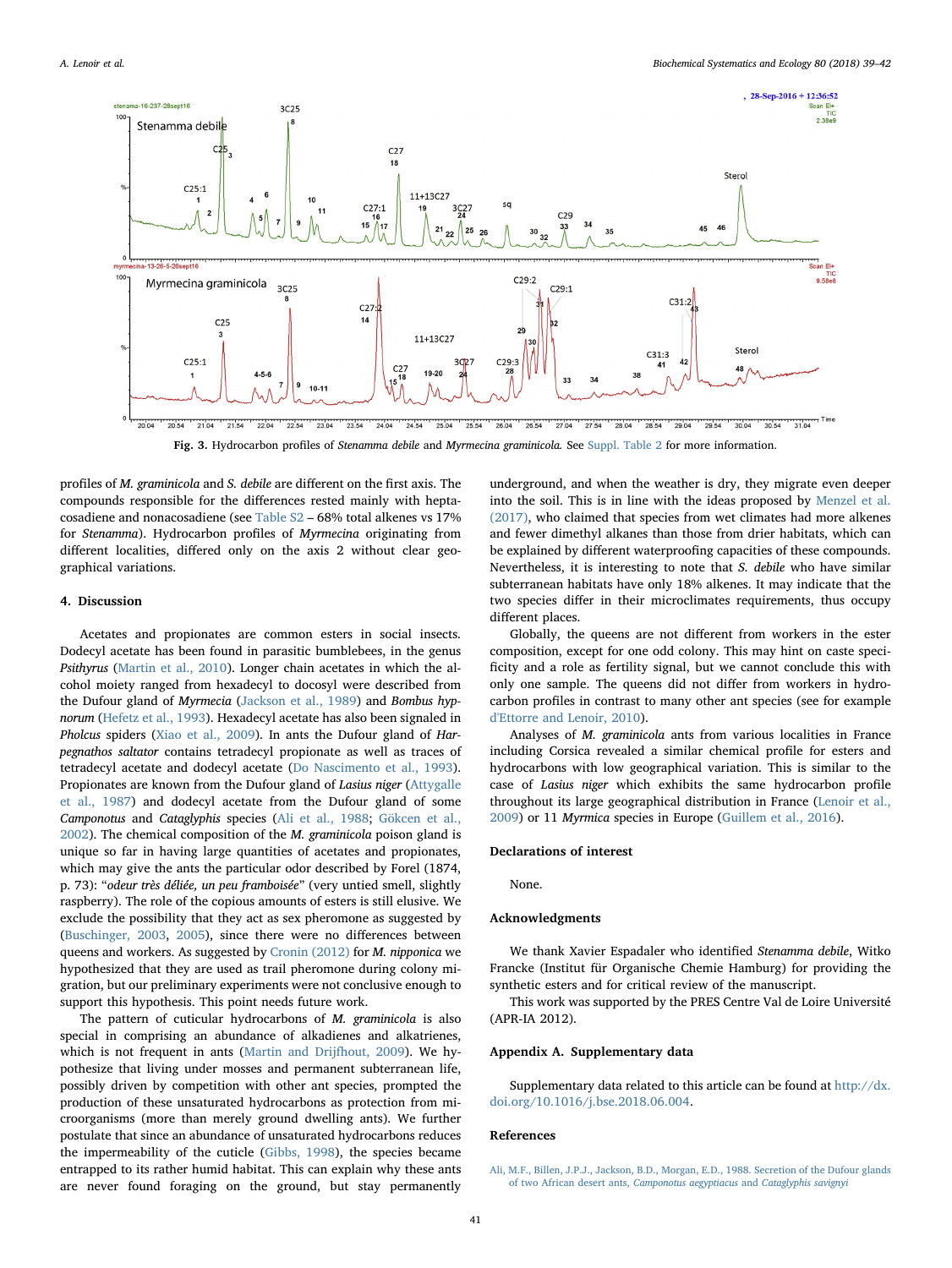[\(Hymenoptera: Formicidae\). Biochem. Systemat. Ecol. 16, 647](http://refhub.elsevier.com/S0305-1978(18)30157-1/sref1)–654.

- <span id="page-3-16"></span>Attygalle, A.B., Vostrowsky, O., Bestmann, H.J., Morgan, E.D., 1987. New chemicals from the Dufour gland of the formicine ant Lasius Niger (Hymenoptera: Formicidae). Insect Biochem. 17, 219–225. [http://dx.doi.org/10.1016/0020-1790\(87\)90163-6.](http://dx.doi.org/10.1016/0020-1790(87)90163-6)
- <span id="page-3-10"></span>[Blatrix, R., Galkowski, C., Lebas, C., Wegnez, P., 2013. Fourmis de France, Delachaux et](http://refhub.elsevier.com/S0305-1978(18)30157-1/sref3) [Niestlé. pp. 288.](http://refhub.elsevier.com/S0305-1978(18)30157-1/sref3)
- <span id="page-3-0"></span>[Bondroit, J., 1918. Les fourmis de France et de Belgique. Ann. Soc. Entomol. Fr. 87,](http://refhub.elsevier.com/S0305-1978(18)30157-1/sref4) 1–[174](http://refhub.elsevier.com/S0305-1978(18)30157-1/sref4).
- <span id="page-3-7"></span>[Buschinger, A., 2003. Mating behavior in the ant,](http://refhub.elsevier.com/S0305-1978(18)30157-1/sref5) Myrmecina graminicola (Myrmicinae). [Insectes Soc. 50, 295](http://refhub.elsevier.com/S0305-1978(18)30157-1/sref5)–296.
- <span id="page-3-8"></span>[Buschinger, A., 2005. Experimental evidence for genetically mediated queen poly](http://refhub.elsevier.com/S0305-1978(18)30157-1/sref6)morphism in the ant species Myrmecina graminicola [\(Hymenoptera: Formicidae\).](http://refhub.elsevier.com/S0305-1978(18)30157-1/sref6) [Entomol. Gen. 27, 185](http://refhub.elsevier.com/S0305-1978(18)30157-1/sref6)–200.
- <span id="page-3-4"></span>[Buschinger, A., Schreiber, M., 2002. Queen polymorphism and queen-morph related fa](http://refhub.elsevier.com/S0305-1978(18)30157-1/sref7)[cultative polygyny in the ant,](http://refhub.elsevier.com/S0305-1978(18)30157-1/sref7) Myrmecina graminicola (Hymenoptera, Formicidae). [Insectes Soc. 49, 344](http://refhub.elsevier.com/S0305-1978(18)30157-1/sref7)–353.
- <span id="page-3-18"></span>Cronin, A.L., 2012. Consensus decision making in the ant Myrmecina nipponica: househunters combine pheromone trails with quorum responses. Anim. Behav. 84, 1243–1251. <http://dx.doi.org/10.1016/j.anbehav.2012.08.036>.
- <span id="page-3-6"></span>[Cronin, A., 2013. Synergy between pheromone trails and quorum thresholds underlies](http://refhub.elsevier.com/S0305-1978(18)30157-1/sref9) [consensus decisions in the ant](http://refhub.elsevier.com/S0305-1978(18)30157-1/sref9) Myrmecina nipponica. Behav. Ecol. Sociobiol. 67, [1643](http://refhub.elsevier.com/S0305-1978(18)30157-1/sref9)–1651.
- <span id="page-3-22"></span>[d'Ettorre, P., Lenoir, A., 2010. Nestmate recognition in ants. In: Lach, L., Parr, C., Abbott,](http://refhub.elsevier.com/S0305-1978(18)30157-1/sref11) [K. \(Eds.\), Ant Ecology. Oxford University Press, pp. 194](http://refhub.elsevier.com/S0305-1978(18)30157-1/sref11)–209.
- <span id="page-3-15"></span>[Do Nascimento, R.R., Billen, J., Morgan, E.D., 1993. The exocrine secretions of the](http://refhub.elsevier.com/S0305-1978(18)30157-1/sref12) jumping ant Harpegnathos saltator[. Comp. Biochem. Physiol. B Comp. Biochem. 104,](http://refhub.elsevier.com/S0305-1978(18)30157-1/sref12)  $505 - 508$  $505 - 508$
- <span id="page-3-9"></span>[Forel, A., 1874. Fourmis de la Suisse, H. Georg.](http://refhub.elsevier.com/S0305-1978(18)30157-1/sref13)
- <span id="page-3-20"></span><span id="page-3-17"></span>Gibbs, A.G., 1998. Water-Proofi[ng properties of cuticular lipids. Am. Zool. 38, 471](http://refhub.elsevier.com/S0305-1978(18)30157-1/sref14)–482. [Gökcen, O.A., Morgan, E.D., Dani, F.R., Agosti, D., Wehner, R., 2002. Dufour gland](http://refhub.elsevier.com/S0305-1978(18)30157-1/sref15)
- contents of ants of the Cataglyphis bicolor [group. J. Chem. Ecol. 28, 71](http://refhub.elsevier.com/S0305-1978(18)30157-1/sref15)–87.

<span id="page-3-24"></span>Guillem, R.M., Drijfhout, F.P., Martin, S.J., 2016. Species-specific cuticular hydrocarbon

- stability within european Myrmica ants. J. Chem. Ecol. 1–11. [http://dx.doi.org/10.](http://dx.doi.org/10.1007/s10886-016-0784-x) [1007/s10886-016-0784-x](http://dx.doi.org/10.1007/s10886-016-0784-x).
- <span id="page-3-13"></span>[Hefetz, A., Tengö, J., Lübke, G., Francke, W., 1993. Inter-colonial and intra-colonial](http://refhub.elsevier.com/S0305-1978(18)30157-1/sref17) [variations in Dufour's gland secretion in the bumble bee species Bombus hypnorum](http://refhub.elsevier.com/S0305-1978(18)30157-1/sref17) [\(Hymenoptera: Apidae\). In: In: Weise, K., Gribakin, F.G., Renninger, G. \(Eds.\),](http://refhub.elsevier.com/S0305-1978(18)30157-1/sref17) [Sensory Systems of Arthropods 469](http://refhub.elsevier.com/S0305-1978(18)30157-1/sref17)–80. Basel: Birkhauser Verlag, pp. 469–480.
- <span id="page-3-12"></span>[Jackson, B.D., Billen, J.P.J., Morgan, E.D., 1989. Dufour gland contents of three species of](http://refhub.elsevier.com/S0305-1978(18)30157-1/sref18) Myrmecia [\(Hymenoptera: Formicidae\), primitive ants of Australia. J. Chem. Ecol. 15,](http://refhub.elsevier.com/S0305-1978(18)30157-1/sref18) 2191–[2205](http://refhub.elsevier.com/S0305-1978(18)30157-1/sref18).
- <span id="page-3-23"></span>[Lenoir, A., Depickère, S., Devers, S., Christidès, J.-P., Detrain, C., 2009. Hydrocarbons in](http://refhub.elsevier.com/S0305-1978(18)30157-1/sref19) the ant Lasius Niger[: from the cuticle to the nest and home range marking. J. Chem.](http://refhub.elsevier.com/S0305-1978(18)30157-1/sref19) [Ecol. 35, 913](http://refhub.elsevier.com/S0305-1978(18)30157-1/sref19)–921.
- <span id="page-3-11"></span>[Martin, S., Carruthers, J., Williams, P., Drijfhout, F., 2010. Host speci](http://refhub.elsevier.com/S0305-1978(18)30157-1/sref20)fic social parasites [\(Psithyrus\) indicate chemical recognition system in bumblebees. J. Chem. Ecol. 36,](http://refhub.elsevier.com/S0305-1978(18)30157-1/sref20) 855–[863](http://refhub.elsevier.com/S0305-1978(18)30157-1/sref20).
- <span id="page-3-19"></span>[Martin, S., Drijfhout, F.P., 2009. A review of ant cuticular hydrocarbons. J. Chem. Ecol.](http://refhub.elsevier.com/S0305-1978(18)30157-1/sref21) [35, 1151](http://refhub.elsevier.com/S0305-1978(18)30157-1/sref21)–1161.
- <span id="page-3-3"></span>[Masuko, K., 1994. Specialized predation on oribatid mites by two species of the ant genus](http://refhub.elsevier.com/S0305-1978(18)30157-1/sref22) Myrmecina [\(Hymenoptera: Formicidae\). Psyche 101, 159](http://refhub.elsevier.com/S0305-1978(18)30157-1/sref22)–173.
- <span id="page-3-21"></span>Menzel, F., Blaimer, B.B., Schmitt, T., 2017. How do cuticular hydrocarbons evolve? Physiological constraints and climatic and biotic selection pressures act on a complex functional trait. Proc. R. Soc. B: Biol. Sci. 284 (1850). [http://dx.doi.org/10.1098/](http://dx.doi.org/10.1098/rspb.2016.1727) [rspb.2016.1727.](http://dx.doi.org/10.1098/rspb.2016.1727)
- <span id="page-3-5"></span>Miyazaki, S., Murakami, T., Kubo, T., Azuma, N., Higashi, S., Miura, T., 2010. Ergatoid queen development in the ant Myrmecina nipponica: modular and heterochronic regulation of caste differentiation. Proc. Biol. Sci. 277 (1690), 1953–1961. [http://dx.](http://dx.doi.org/10.1098/rspb.2010.0142) [doi.org/10.1098/rspb.2010.0142.](http://dx.doi.org/10.1098/rspb.2010.0142)
- <span id="page-3-1"></span>[Wheeler, W.M., 1910. Ants: their Structure, Development and Behavior. Columbia](http://refhub.elsevier.com/S0305-1978(18)30157-1/sref25) [University Press \(Fourth printing 1965\), New York, pp. 663](http://refhub.elsevier.com/S0305-1978(18)30157-1/sref25).
- <span id="page-3-2"></span>[Wilson, E.O., 1971. The Insect Societies. Harvard University Press, Cambridge](http://refhub.elsevier.com/S0305-1978(18)30157-1/sref26).
- <span id="page-3-14"></span>[Xiao, Y., Zhang, J., Li, S., 2009. A two-component Female-produced pheromone of the](http://refhub.elsevier.com/S0305-1978(18)30157-1/sref27) spider Pholcus beijingensis[. J. Chem. Ecol. 35, 769](http://refhub.elsevier.com/S0305-1978(18)30157-1/sref27)–778.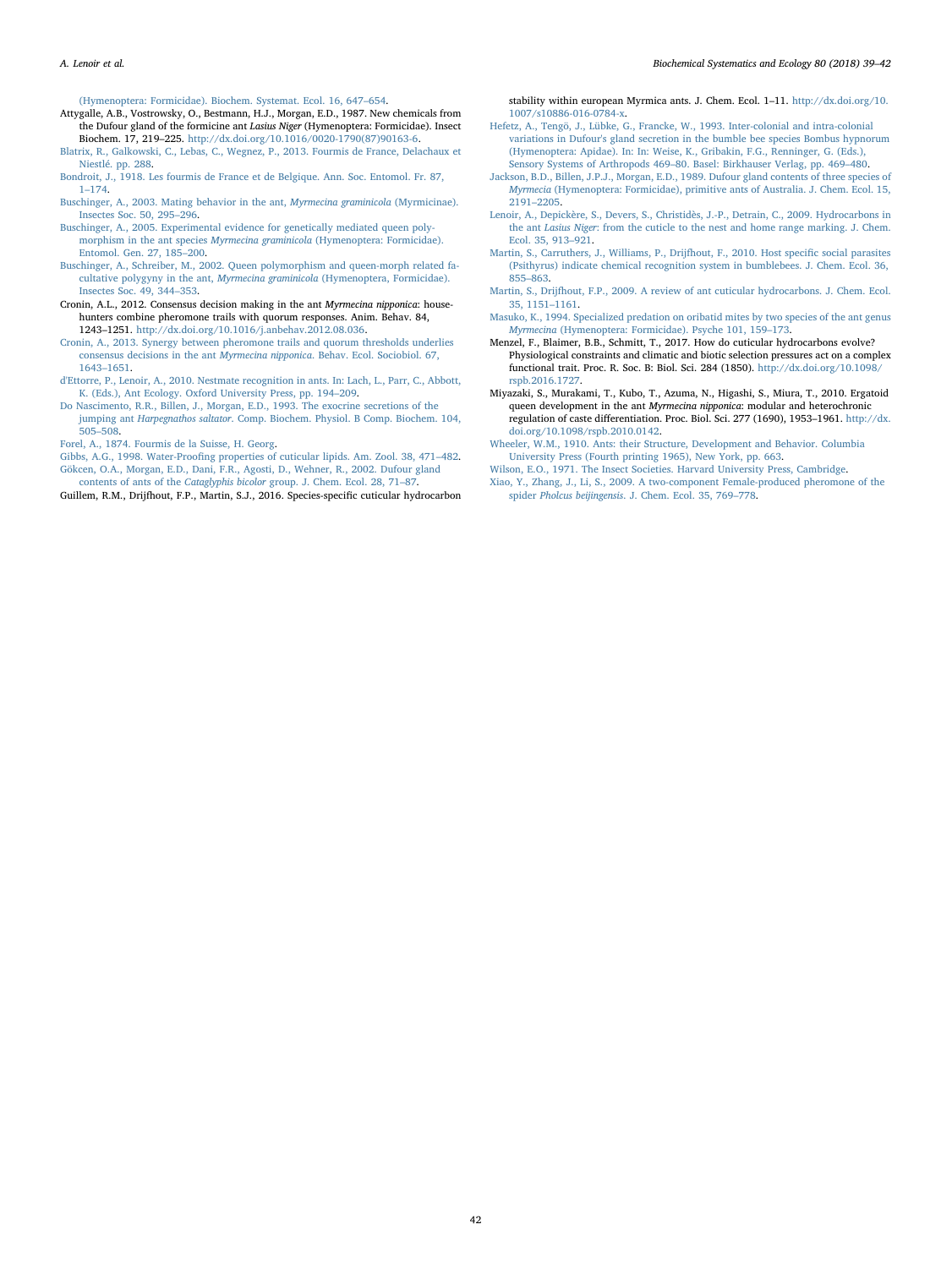| <b>Supplementary Table S1</b> | Myrmecina graminicola |           |                |           |                       |           |  |
|-------------------------------|-----------------------|-----------|----------------|-----------|-----------------------|-----------|--|
|                               | workers               |           | queens         |           | poison glands workers |           |  |
|                               | mean %                | <b>SE</b> | mean %         | <b>SE</b> | mean %                | <b>SE</b> |  |
| <b>Hexadecenyl acetate</b>    | 3.06                  | 0.59      | 3.09           | 0.86      | 1.48                  | 0.12      |  |
| <b>Hexadecyl acetate</b>      | 12.09                 | 0.86      | 11.20          | 1.81      | 11.66                 | 2.45      |  |
| <b>Hexadecenyl propionate</b> | 2.55                  | 0.35      | 2.32           | 0.74      | 2.18                  | 0.13      |  |
| <b>Hexadecyl propionate</b>   | 9.01                  | 0.55      | 12.26          | 3.91      | 10.19                 | 1.19      |  |
| <b>Linolenyl acetate</b>      | 13.78                 | 1.73      | 11.04          | 1.42      | 10.93                 | 3.06      |  |
| Linolenyl propionate          | 7.95                  | 0.66      | 5.93           | 0.60      | 8.98                  | 1.91      |  |
| Oleyl acetate                 | 30.57                 | 1.45      | 34.46          | 2.87      | 28.61                 | 1.78      |  |
| Oleyl propionate              | 19.42                 | 1.17      | 18.66          | 1.70      | 25.17                 | 2.32      |  |
| Propionate                    | 0.97                  | 0.87      | 0.01           | 0.01      | 0.09                  | 0.09      |  |
| <b>Octadecyl acetate</b>      | 0.27                  | 0.07      | 0.12           | 0.08      | 0.33                  | 0.33      |  |
| <b>Octadecyl propionate</b>   | 0.18                  | 0.05      | 0.81           | 0.79      | 0.37                  | 0.26      |  |
| <b>Eicosyl acetate?</b>       | 0.14                  | 0.11      | 0.09           | 0.09      | 0.00                  | 0.00      |  |
| total esters                  | 100.0                 |           | 100.0          |           | 100.0                 |           |  |
| $n =$                         | 38                    |           | $\overline{7}$ |           | 3                     |           |  |